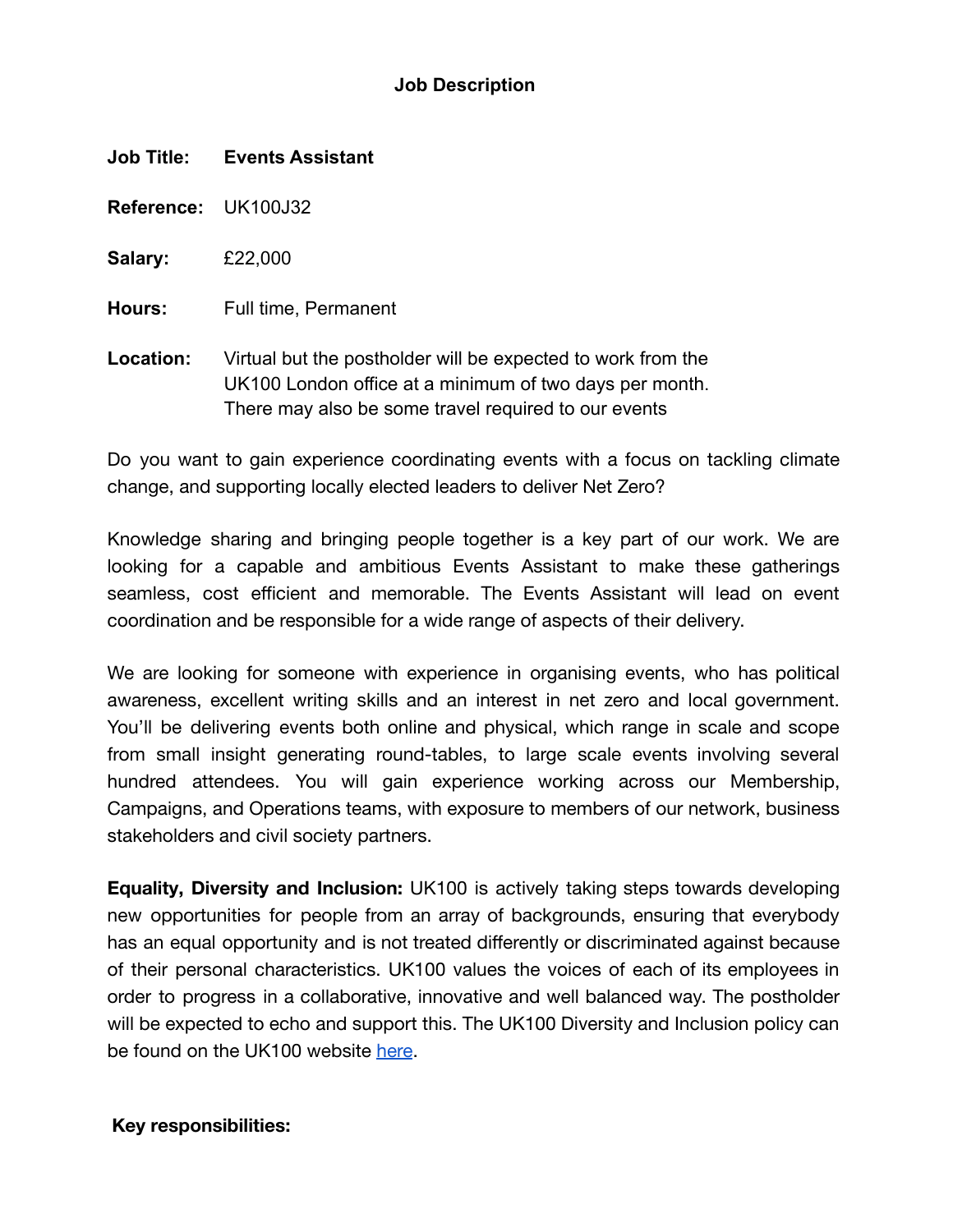- Deliver where required all aspects of UK100-led events, including: researching and booking venues, setting up online meeting applications (primarily Zoom), activity on-the-day, including problem-solving, welcoming guests, directing event set-up, communicating with staff and organising vendors
- General administrative support for event-team meetings, note-taking and online event management and follow up. And ensuring the proper use and maintenance of UK100's CRM database
- Develop and maintain activity timeline and budget tracking for events, and coordinate internal team to provide necessary decisions and materials
- Coordinate and send invitations to quests and speakers, monitor RSVPs and balance of speakers / attendees, provide briefings for speakers, and internal teams
- Following up after events, working with comms on notes for media, sending thanks and chasing actions
- Support UK100 colleagues when they are attending external events, including liaising with the organisers, writing a brief, creating a presentation, etc.

**Note:** UK100 is a close knit team which prides itself in working in union with its branding, key messages and collaboratively across the organisation. Therefore in the event of there being ad hoc duties, the team are expected to support where possible.

# **Place in organisational structure:**

The post holder will report to UK100's Production Manager and be part of the Operations team

### **Key relationships:**

Internal:

- Project and Production Manager
- Policy and Research Manager
- Network Programme Manager

### External:

- Relevant business and corporates
- NGO's and partner organisations
- Relevant Local Authority officers and leaders

### **Benefits:**

- Flexible working arrangements alongside Hybrid Working
- Competitive salary
- Sick pay
- 25 days annual leave (plus statutory bank holidays)